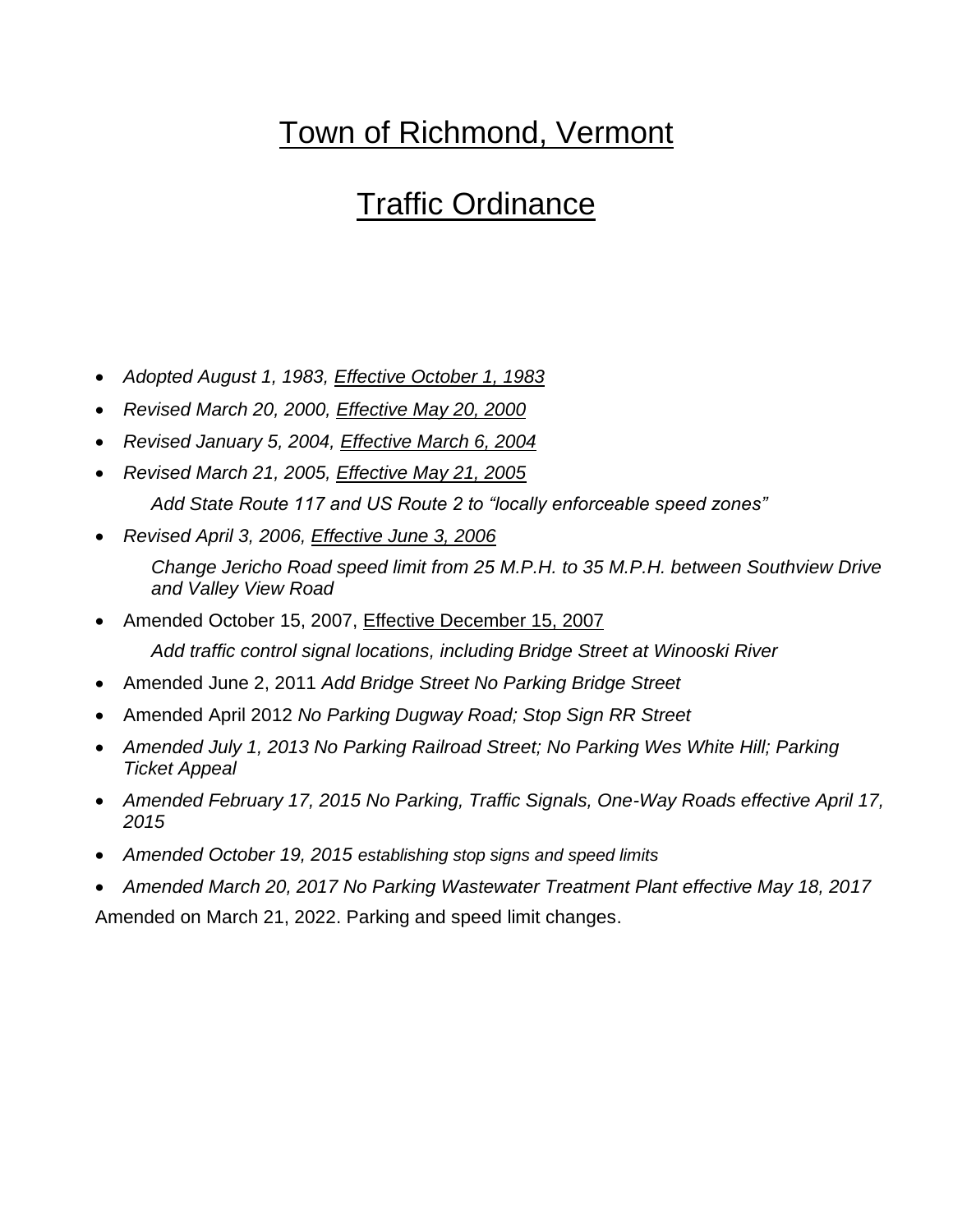## TOWN OF RICHMOND TRAFFIC ORDINANCE

The Richmond Selectboard hereby ordains the following to protect the public health, safety and welfare.

# **Section 1. AUTHORITY**

This ordinance is adopted under authority granted in 23 V.S.A § 1008, 24 V.S.A. § 2291 (4) and 24 V.S.A. Chapter 59.

# **Section 2. DEFINITIONS**

For purposes of this ordinance, the following words and/or phrases shall be defined as follows:

- (A) STOP SIGN the signs described in the MUTCD, section 2B-4
- (B) TRAFFIC CONTROL SIGNAL the traffic lights described in MUTCD
- (C) HIGHWAY AND TOWN HIGHWAY as defined in 19 V.S.A.  $\S$  1 (12) & (21); (TH = TOWN HIGHWAY)
- (D) INTERSECTION any point at which a highway joins another at an angle, whether or not it crosses the other.
- (E) MUTCD The Manual for Uniform Traffic Control Devices issued by the Federal Highway Administration.

# **Section 3. SPEED LIMITS**

(A)No motor vehicle shall be operated at any time at a rate of speed greater than 25 miles per hour on:

TH #01 - Bridge Street - from U.S. Route 2 to its INTERSECTION with TH #03 Cochran Road

- TH #01 Huntington Road from TH #34 (Thompson Road) to TH #53 (Farr Road)
- TH #03 Cochran Road from TH #01 (Bridge Street) to a point 1500 feet easterly
- TH #03 Cochran Road from U.S. Route 2 to a point 300 feet westerly of TH #07 (Dugway Rd)
- TH #04 Jericho Road from U.S. Route 2 to TH#33 (Southview Drive)
- TH #05 Duxbury Road
- TH #07 Dugway Road– from TH #03 (Cochran Road) to a point 2.4 miles south of TH #03
- TH #08 Kenyon Road from U.S. Route 2 to a point 1.25 miles southerly of U.S. Route 2
- TH #12 Snipe Ireland Road
- TH #34 Thompson Road
- TH #18- Christmas Hill Road
- TH#22- Old County Lane
- TH#24- Grandview Drive
- TH#29- Durand Road
- TH#31- Rogers Lane
- TH#35- School Street
- TH#36- Lawrence Road
- TH#37- Besaw Road
- TH#38- Hidden Pines Drive
- TH#39- Hidden Pines Extension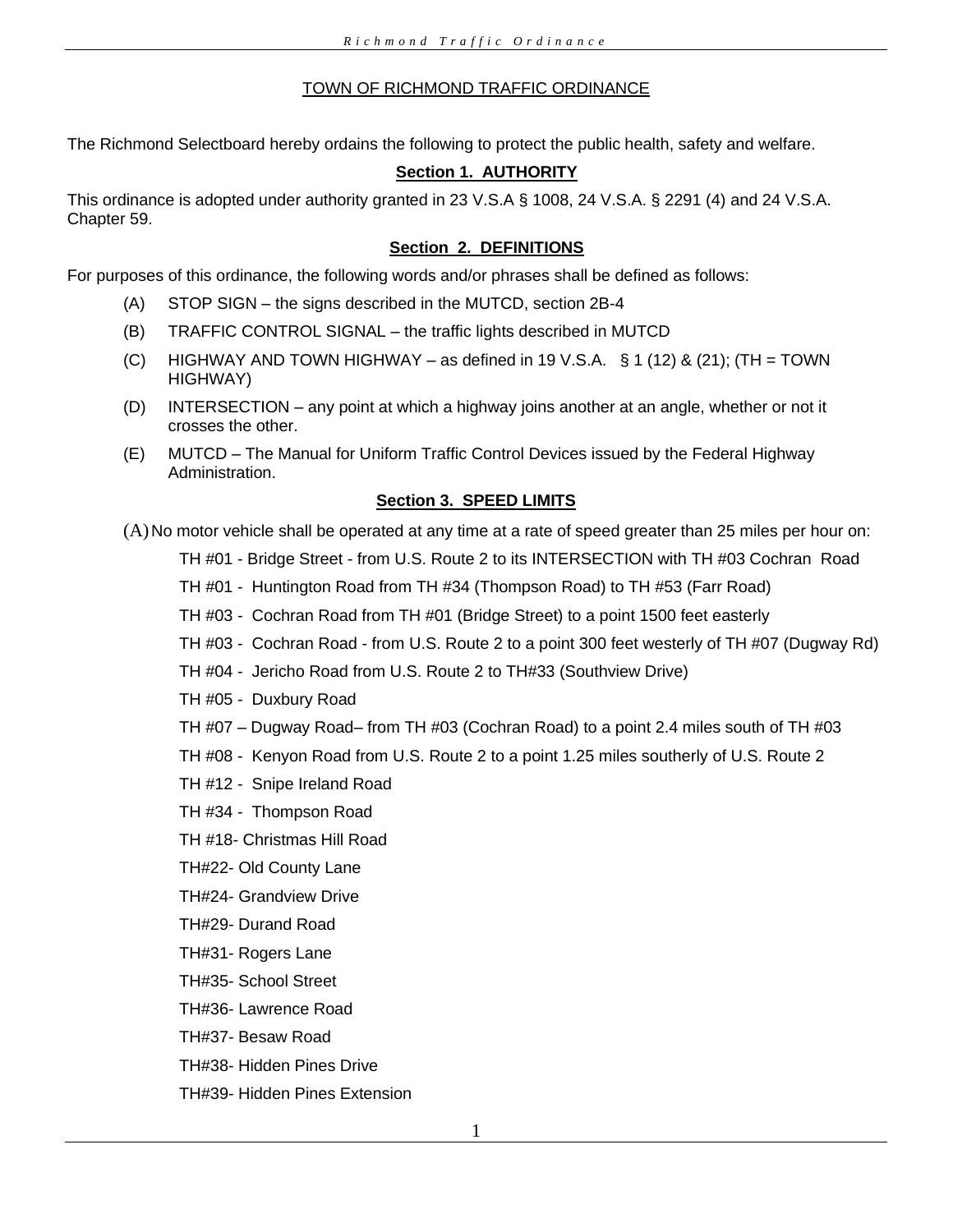- TH#40- Hidden Pines Circle
- TH#41- Burnett Court
- TH#42- Browns Court
- TH#43- Tilden Avenue
- TH#44- Baker Street
- TH#47- Millet Street
- TH#47- Pleasant Street
- TH#48- Lemroy Court
- TH#49- Church Street
- TH#50- Esplande Street
- TH#51- Mountain View Road
- TH#52- Sherwood Forest Road
- TH #53 Farr Road
- TH#55- Mary Drive
- TH#56- Southview Drive
- TH#57- Westall Drive
- TH#58- Westall Extension
- (B) No motor vehicle shall be operated at any time at a rate of speed greater than 30 miles per hour on:
	- US 2 East Main Street From TH #01 (Bridge Street) to Milemarker 0.55 (also TH #48 Lemroy Court)
	- US 2 West Main Street From TH #01 (Bridge Street) to Milemarker 0.45 (near Mann & Machine business)
	- TH #07 Dugway Road From a point 2.4 miles south of TH #03 (Cochran Road) to TH #01 (Huntington Road)
	- TH #19 Cemetery Road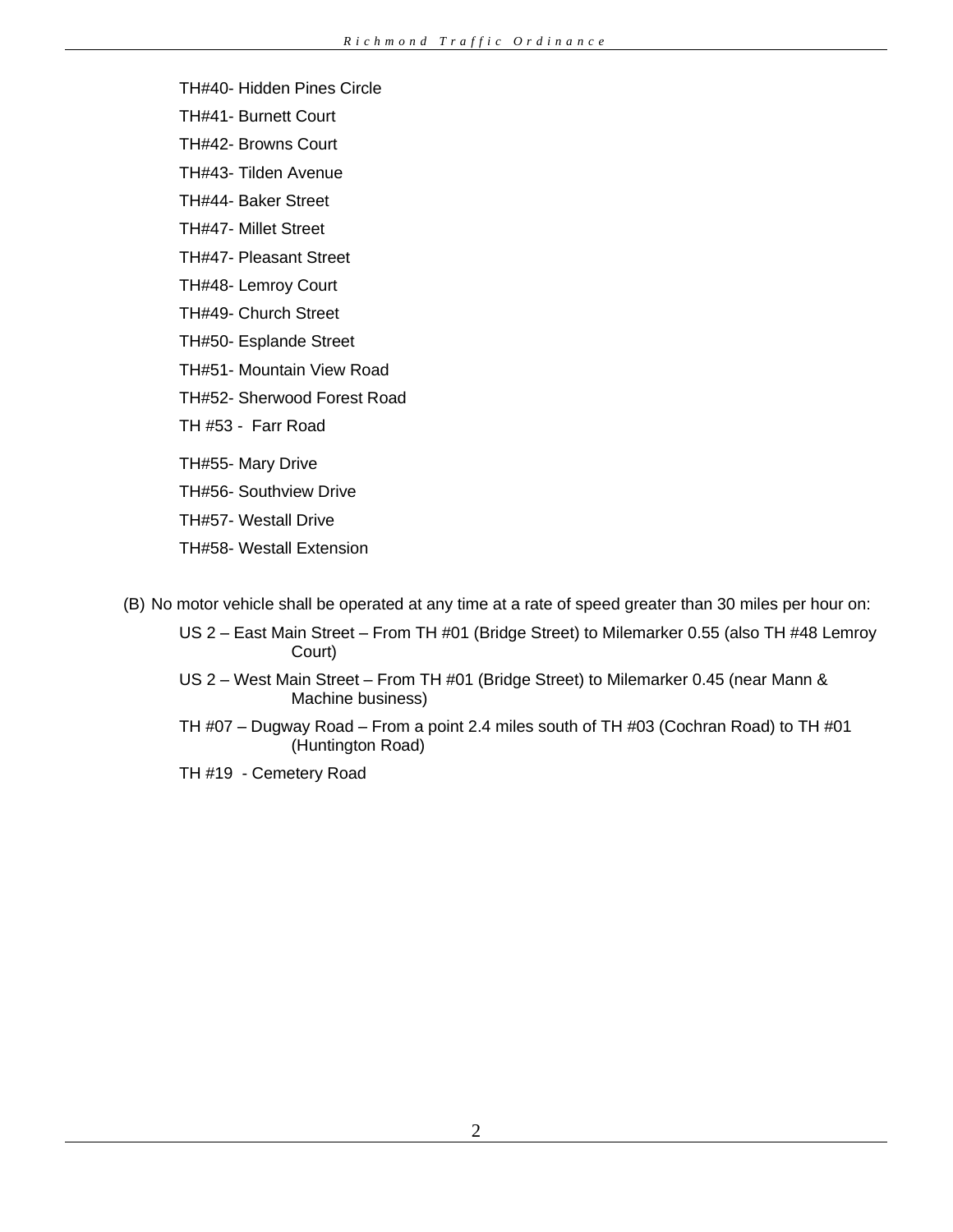- (C) No motor vehicle shall be operated at any time at a rate of speed greater than 35 miles per hour on:
	- TH #01 Huntington Road from TH #53 (Farr Road) to TH #02 (Hinesburg Road)
	- TH #04 Jericho Road from TH #33 (Southview Drive) to P#04 (Valley View Road)
	- TH #08 Kenyon Road from TH #02 (Hinesburg Road) to a point 1.25 miles south of
		- U.S. Route 2
	- TH #09 Hillview Road
	- TH #10 Governor Peck Highway
	- TH #14 Stage Road
	- TH #16 Johnnie Brook Road
	- TH #17 East Hill Road
	- TH #20 Williams Hill Road
	- TH #21 Wortheim Road
	- TH #23 Swamp Road
	- TH #30 Wes White Hill
	- TH #32 Mayo Road
- (D) No motor vehicle shall be operated at any time at a rate of speed greater than 40 miles per hour on:
	- US 2 East Main Street from Milemarker 0.55 (near TH # 48, Lemroy Court) to Milemarker 1.95 (near Andrews Farm)
	- US 2 East Main Street from Milemarker 3.00 (near I-89 overpass) to Bolton Town Line.
	- US 2 West Main Street from Milemarker 0.45 to Milemarker 3.00 (near TH# 08 Kenyon Road)
	- Route 117 River Road from US 2 to Milemarker 0.75 (near Riverview Commons entrance)
	- TH #01 Huntington Road from TH #02 (Hinesburg Road) to 0.3 miles north of the Dugway Road intersection
	- TH #02 Hinesburg Road from TH #01 (Huntington Road) to 0.5 miles south of Mansfield Way
- (E) No motor vehicle shall be operated at any time at a rate of speed greater than 45 miles per hour on:
	- TH #01 Huntington Road from 0.3 miles north of the Dugway Road intersection to the Richmond / Huntington town line
	- TH #02 Hinesburg Road from 0.5 miles south of Mansfield Way to the Richmond/Hinesburg town line
	- TH #03 Cochran Road from the a point 1500 feet easterly of TH #01 (Bridge Street) to a point 300 feet westerly of the INTERSECTION of TH #03 (Cochran Road) and TH #07 (Dugway Road)

TH #04 - Jericho Road from P#04 (Valley View Road) to the Richmond/Jericho town line

(F) No motor vehicle shall be operated at any time at a rate of speed greater than 50 miles per hour on:

US 2 – East Main Street from Milemarker 1.95 (near Andrews Farm) to Milemarker 3.00 (I-89 Overpass)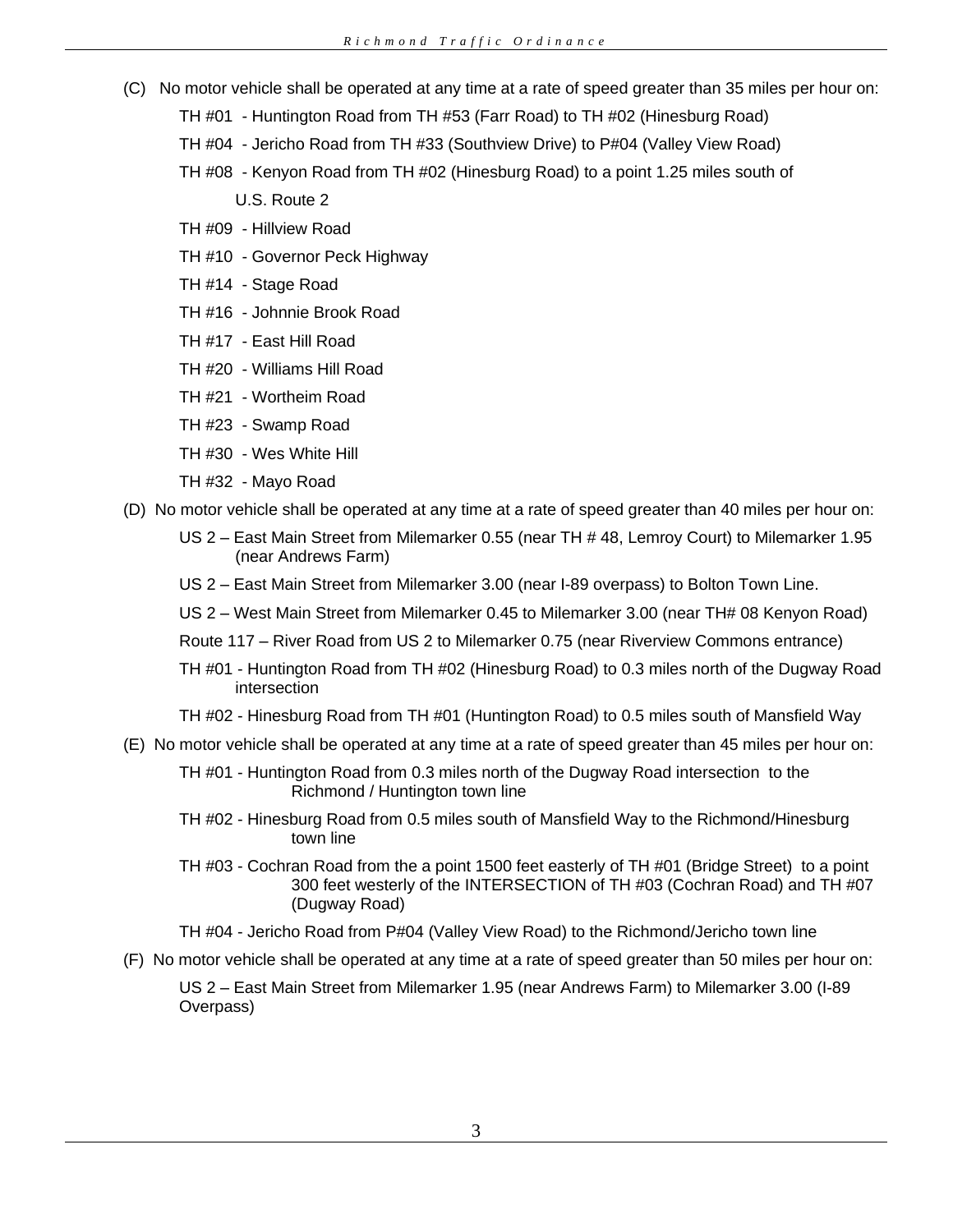## **Section 4. LOCATION OF STOP SIGNS**

- (A) When STOP SIGNS are erected at or near the entrance to any INTERSECTION in (B) below, every driver or operator of a motor vehicle approaching a STOP SIGN, shall bring his or her vehicle to a complete stop at or near the INTERSECTION of the TOWN HIGHWAY or TOWN HIGHWAY and state HIGHWAY as the case may be, but not more than 10 feet therefrom.
- (B) The following are hereby designated as stop locations and STOP SIGNS are hereby authorized for said locations:

TH #02 (Hinesburg Road) eastbound onto TH #01 (Huntington Road) TH #03 (Cochran Road) westbound onto TH #01 (Huntington Road) TH #05 (Duxbury Road) westbound onto TH #03 (Cochran Road) TH #06 (Round Church Road) southbound onto TH #03 (Cochran Road) TH #07 (Dugway Road) southbound onto TH #01(Huntington Road) TH #07 (Dugway Road) northbound onto TH #03 (Cochran Road) TH #08 (Kenyon Road) northbound onto U.S. Route 2 TH #08 (Kenyon Road) southbound onto TH #02 (Hinesburg Road) TH #09 (Hillview Road) northbound onto TH #01 (Huntington Road) TH #09 (Hillview Road) southbound onto TH #01 (Huntington Road) TH #10 (Governor Peck Road) westbound onto VT Route 117 TH #12 (Snipe Ireland Road) southbound onto U.S. Route 2 TH #14 (Stage Road) southbound onto U.S. Route 2 TH #15 (Jones Mill Road) southbound onto U.S. Route 2 TH #16 (Johnnie Brook Road) northbound onto TH#08 Kenyon Road TH #17 (East Hill Road) eastbound onto TH #02 (Hinesburg Road) TH #18 (Christmas Hill Road) eastbound onto TH #17 (East Hill Road) TH #19 (Cemetery Road) westbound onto TH #02 (Hinesburg Road) TH #19 (Cemetery Road) eastbound onto TH #09 (Hillview Road) TH #20 (Williams Hill Road) eastbound onto TH #09 (Hillview Road) TH #21 (Wortheim Lane) eastbound onto TH #20 (Williams Hill Road) TH #22 (Old County Lane) northbound onto TH #20 (Williams Hill Road) TH #23 (Swamp Road) westbound onto TH #02 (Hinesburg Road) TH #24 (Grand View Drive) westbound onto TH #01 (Huntington Road) TH #29 (Durand Road) eastbound onto TH #30 (Wes White Hill) TH #30 (Wes White Hill) northbound onto TH #03 (Cochran Road) TH #31 (Rogers Lane) northbound onto Vermont Route 117 TH #31 (Rogers Lane) westbound onto Vermont Route 117 TH #32 (Mayo Road) northbound onto TH #01 (Huntington Road) TH #34 (Thompson Road) northbound onto TH #03 (Cochran Road) TH #35 (School Street) eastbound onto TH #04 (Jericho Road) TH #36 (Lawrence Road) eastbound onto TH #01 (Huntington Road) TH #37 (Besaw Road) westbound onto TH #01 (Huntington Road) TH #38 (Hidden Pines Drive) eastbound onto TH #04 (Jericho Road) TH #38 (Hidden Pines Drive) westbound onto TH #40 (Hidden Pines Circle)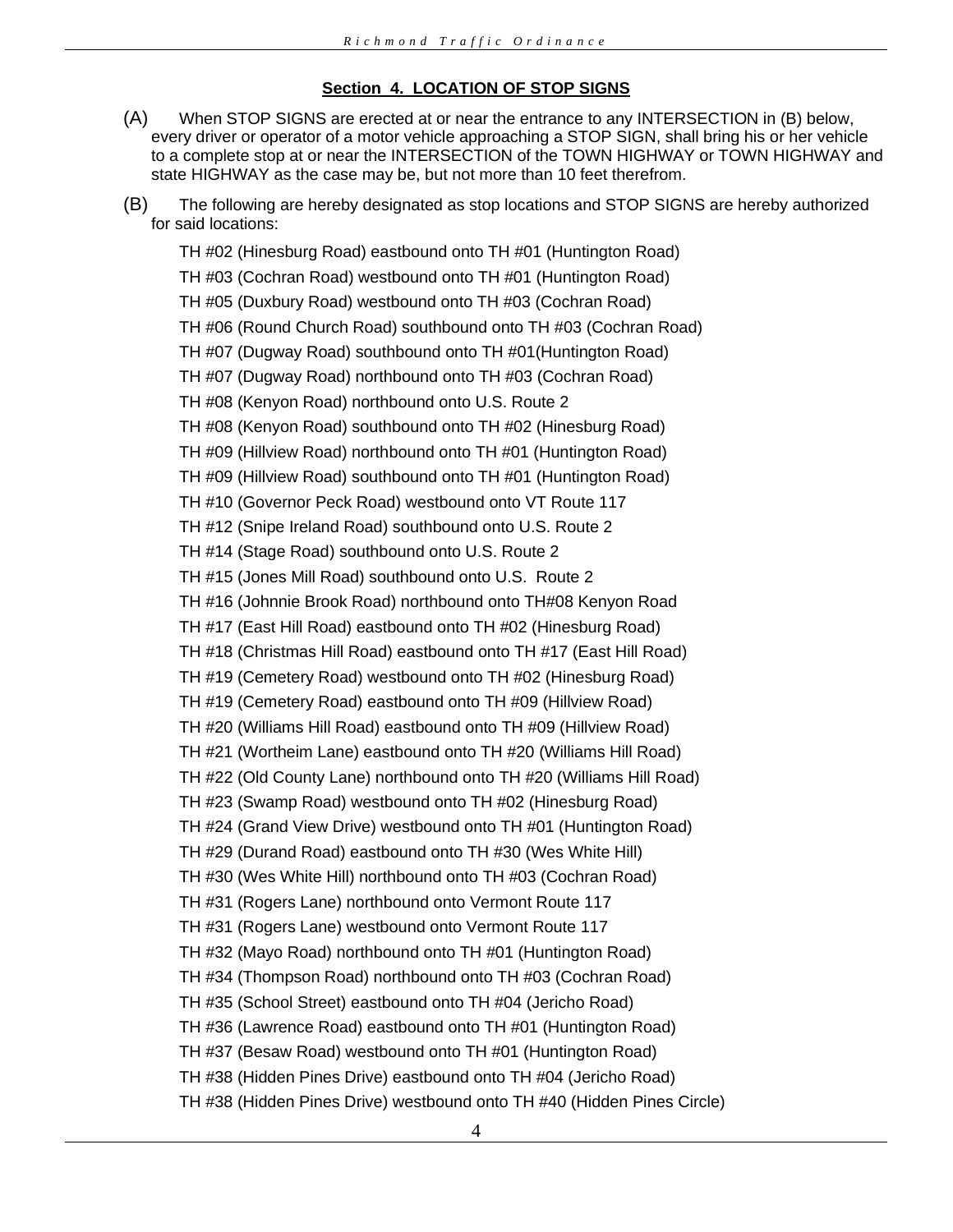TH #41 (Burnett Court) eastbound onto TH #04 (Jericho Road) TH #42 (Browns Court) eastbound onto TH #04 (Jericho Road) TH #44 (Baker Street) southbound onto U.S. Route 2 TH #44 (Baker Street) northbound onto TH #43 (Tilden Avenue) TH #45 (Millett Street) southbound onto U.S. Route 2 TH #47 (Pleasant Street) westbound onto TH #01 (Bridge Street) TH #48 (Lemroy Court) northbound onto U.S. Route 2 TH #49 (Church Street) eastbound onto TH #01 (Bridge Street) TH #50 (Esplanade) eastbound onto TH #01 (Bridge Street) TH #52 (Sherwood Forest Road) onto TH #17 (East Hill Road) TH #53 (Farr Road) eastbound onto TH #34 (Thompson Road) TH #53 (Farr Road) westbound onto TH#01 (Huntington Road) TH #54 (Collins Mountain Road) northbound onto TH #19 (Cemetery Road) TH #55 (Mary Drive) eastbound onto TH #04 (Jericho Road) TH #56 (Southview Drive) southbound onto TH #04 (Jericho Road) TH #56 (Southview Drive) northbound onto TH #40 (Hidden Pines Circle) TH #56 (Southview Drive) southbound at the INTERSECTION of TH #57 (Westall Drive) TH #57 (Westall Drive) eastbound onto TH #56 (Southview Drive) TH #57 (Westall Drive) eastbound at the INTERSECTION of TH #58 (Westall Extension) TH #57 (Westall Drive) westbound at the INTERSECTION of TH #58 (Westall Extension) TH #58 (Westall Extension) northbound onto TH #57 (Westall Drive) TH #59 (Joan Ave) westbound at the INTERSECTION of TH #56 (Southview Drive)

TH #60 (Railroad Street) eastbound at the INTERSECTION of TH #01 (Bridge Street)

# **Section 5. Locations of Traffic Control Signals**

- (A) On Bridge Street (Town Highway #01) northbound at the US Route 2 (West Main Street and East Main Street) intersection
- (B) On Jericho Road (Town Highway #04) southbound at US Route 2 (west Main Street and East Main Street) intersection
- (C) On US Route 2 (East Main Street) westbound at the Jericho Road and Bridge Street intersection.
- (D) On US Route 2 (West Main Street) eastbound at the Jericho Road and Bridge Street intersection
- (E) On US Route 2 (West Main Street) westbound at the State Route 117 (River Road) intersection
- (F) On US Route 2 (West Main Street) eastbound at the State Route 117 (River Road) intersection
- (G) On State Route 117 (River Road) eastbound at the US Route 2 (West Main Street) intersection
- (H) On US Route 2 (West Main Street) eastbound at the park and ride facility and I-89 exit intersection.
- (I) On US Route 2 (West Main Street) westbound at the park and ride facility and I-89 exit intersection.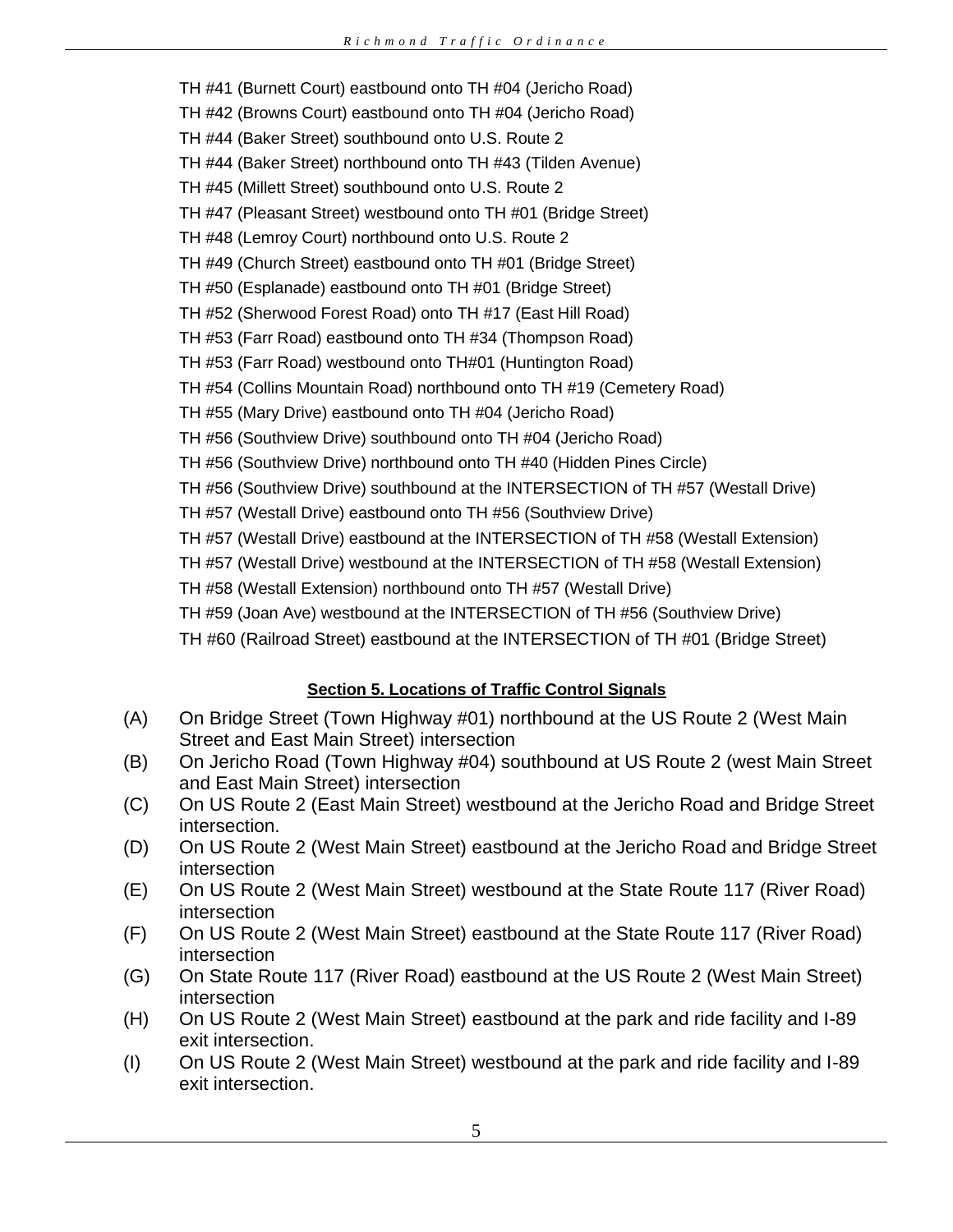## **Section 6A. Parking Regulations: Roads**

(A)No person shall park any vehicle:

- 1. On any TOWN HIGHWAY within 25 feet of the curb line of another TOWN HIGHWAY or state highway. There shall be no parking within any INTERSECTION.
- 2. On any TOWN HIGHWAY, or within any TOWN HIGHWAY right-of-way, between the hours of 12 o'clock midnight and 8 o'clock a.m. during the period from November 1 of each year to April 1 of the following year in such a manner as to interfere with the prompt and orderly removal or plowing of snow, or the sanding and salting of the highways.
- 3. On the traveled portion of any TOWN HIGHWAY, or within the TOWN HIGHWAY right-of-way, or in any space hereinafter designated by the Selectboard as an area where there shall be no parking. Upon doing so, the Selectboard shall cause to be conspicuously placed a suitable sign prohibiting parking in and near the areas affected by the provisions of any regulation adopted pursuant to this section.
- 4. On the west side of TH #01 (Bridge Street) southerly of U.S. Route 2 and north of the railroad tracks for a period of time not exceeding the posted limit of two hours or 15 minutes.
- 5. On the southwest side of TH#01 (Bridge Street) from the intersection of Depot Street south to Esplanade Street.
- 6. On the south side of TH #53 (Farr Road) between TH #01 (Huntington Road) and TH #34 (Thompson Road) between the hours of 2:00 a.m. and 5:00 a.m.
- 7. On the south side of TH #46 (Depot Street) westerly of TH #01 (Bridge Street) for a period of time not exceeding the posted limit of two hours.
- 8. On any part of the traveled portion, either side of TH#07's (Dugway Road) entire length; all parking prohibited between 12:00 midnight and 6:00 am.
- 9. In the municipal parking lot listed below for a period of time exceeding the posted limit of two hours:
	- (a) The lot located at 27 Bridge Street located between the buildings at 39 Bridge Street and 10 East Main Street.
	- (b) In municipal parking lots listed below between the hours of 2:00 a.m. and 5:00 a.m. after April 1 and before November 1 of each year, without authorization of the Selectboard or its designee or a law enforcement officer:
	- (c) The municipal parking lot located at 27 Bridge Street adjacent to 39 Bridge Street and 10 East Main Street.
	- (d) The municipal parking lot located at 203 Bridge Street adjacent to the Richmond Town Offices and Richmond Post Office.
- 10. Within 25 feet of a fire hydrant.

11. In such a way as to obstruct in any way a TOWN HIGHWAY or any public sidewalk, bridge, crosswalk, or any private driveway to any residence or business at the point the driveway enters the public highway.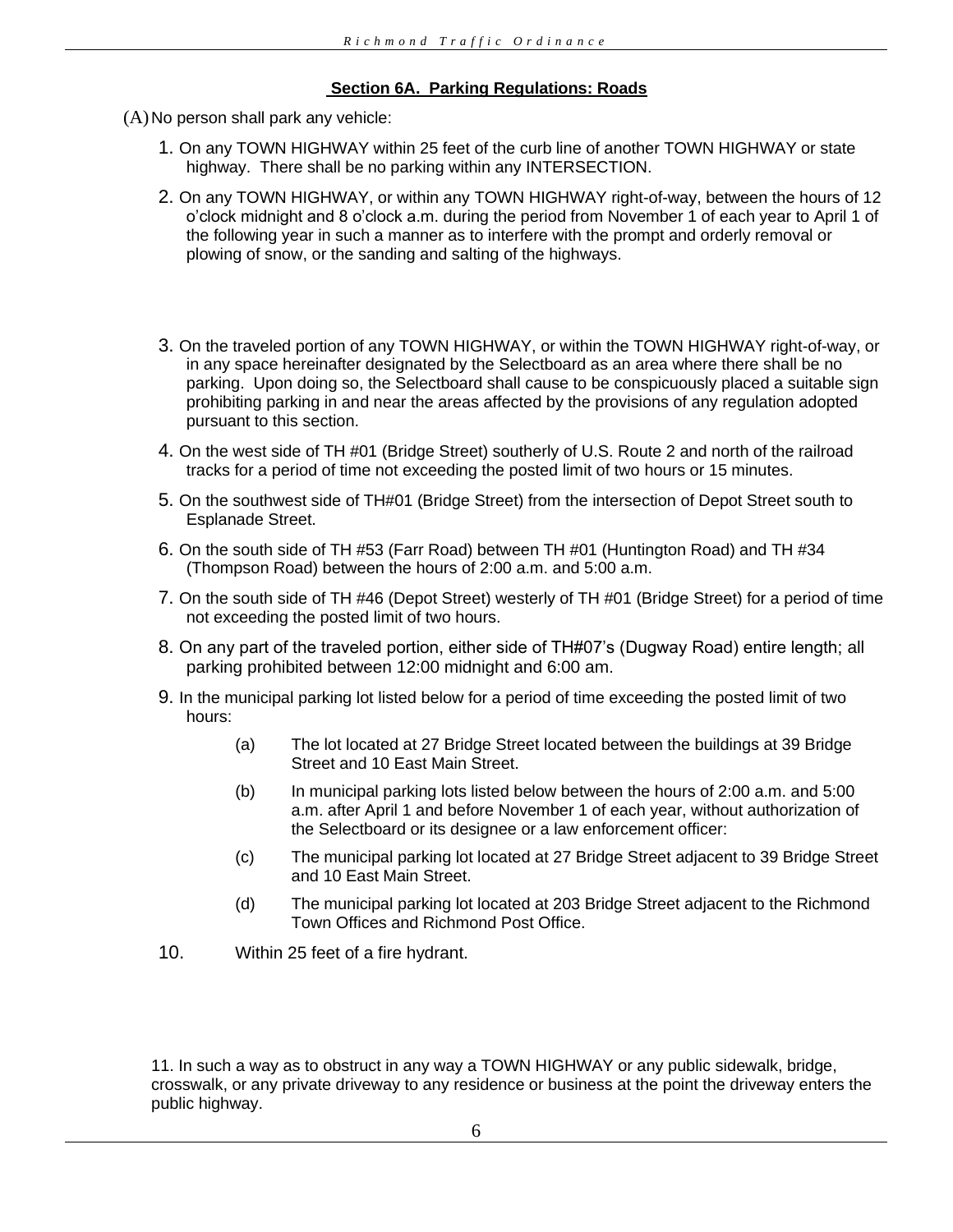12. While not displaying the official "handicapped" designation in spaces reserved for "handicapped parking" by the Town of Richmond Selectboard.

13. In violation of restrictions for public parking spaces posted as "No Parking Between Signs 6:00 a.m. to 6:00 p.m."

14. On either side of TH#64 (Railroad Street) entire length.

15. On either side of TH# 30 (Wes White Hill) from the intersection with Cochran Road, south, to the intersection with Jonesville Estates

16. In any space not specifically designated for parking at the park and ride facility located adjacent to West Main Street.

17. Either side of TH#50 (Esplanade Street) from the Wastewater Treatment Plant proceeding East for 250 feet excepting those vehicles conducting business with or for the Town of Richmond and vehicles using the existing agricultural access under the authorization of the farm.

18. In violation of "Residents Only", "Tenants Only", or similar restrictions on parking space as described in subsection (G) below.

- (B) The highway department or Town Manager may temporarily close, or may adjust the allowed duration for, a parking space located within a Town Highway right-of-way or a municipal parking lot as reasonably necessary for work (including without limitation: clearing repairing, resurfacing, painting, maintenance, construction, alterations, demolition, and installation) on public or private road surfaces, parking surfaces, facilities, devices, structures, utilities, or other improvements located on or near the parking space. Such temporary closure or duration adjustment shall include conspicuous posting of signage on or near the parking space. Such closure or duration adjustment shall be effective upon posting and shall remain in effect until such signage is removed.
- (C)The Town of Richmond Police are hereby authorized to post signs prohibiting parking of vehicles before and during parades or other public occasions. Signs indicating special parking regulations shall be conspicuously posted in and near all affected areas.
- (D)The Richmond Selectboard shall cause appropriate signs prohibiting parking to be posted at the locations specified in this article where parking is restricted, limited, or prohibited. Where a vehicle is subject to removal by the Town for violating provisions of this Article, the posted sign shall state the same.
- (E) The Richmond Police Department is hereby authorized to remove automobiles parked contrary to this ordinance so as to interfere with the policing, construction or maintenance of the highways, including but not limited to the removal of snow, or safe use of the designated area, at the expense of the owner in an amount not to exceed the amounts established by the Selectboard and as from time to time hereinafter amended, provided signs indicating the vehicles may be towed away at the owners expense shall be conspicuously posted.
- (F) In addition to the powers granted under 23 V.S.A. Section 1752, the Town, acting through its law enforcement officers is authorized to cause the removal of motor vehicles parked without authorization on publicly or privately owned land and including, by illustration and not limitation, public, municipal, or private parking lots, drives, and ways. The owner of the motor vehicle shall pay and reimburse to the Town for the reasonable towing and storage charges, as determined by the Selectboard, for which a lien shall be imposed against the motor vehicle and its owner, or both, in addition to any other penalty.
- (G)To support the objectives of the Village Downtown Mixed-Use District ("Village Downtown District"), as described in the Town's Zoning Regulations, the Selectboard may designate parking spaces within a town highway right-of-way or a municipal parking lot as restricted to use by residents of a building located on one of the exempted lots listed in section 3.10.6(b)(iii) of the Zoning Regulations. The owner of such a building shall make application for designated parking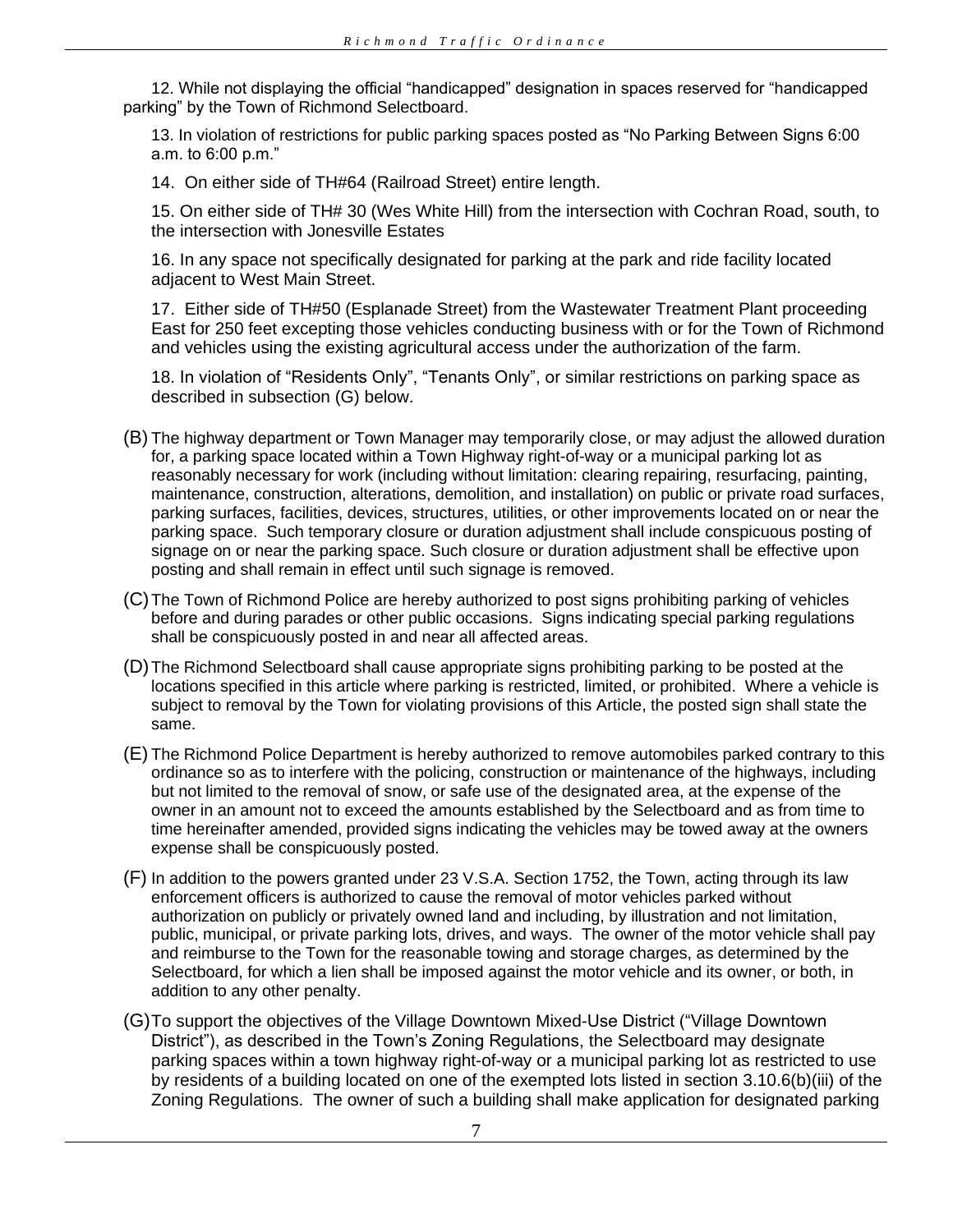in such form and manner as the Town Manager directs. An approved designation shall only be valid and effective upon the building owner's timely payment of a non-refundable annual perparking-space fee to the Town in the amount of \$900 which shall be due and payable every year. Selection of specific parking spaces designated for a particular building shall be at the reasonable discretion of the Selectboard. Such resident-only restrictions shall be posted on or near a designated parking space in a conspicuous location.

#### **Section 6B Parking Regulations: Municipal Lots and Municipal Parks**

- (A) No person shall park any vehicle:
	- 1. In any municipal parking space between the hours of 12:00 a.m. midnight and 6:00 a.m., during the period from November 1 of each year to April 1 of the following year, in such a manner as to interfere with the prompt and orderly removal or plowing of snow, or the sanding and salting of the public parking space.
	- 2. On any traveled portion of the park road in Volunteers' Green, including the designated roadway from the entrance from Bridge St. to the park road.
	- 3. Anywhere in Volunteers' Green when the park is closed, with the exception of the front parking lot near Bridge St., which is open 24 hours, but is subject to overnight winter parking bans. Park Operating Hours are as follows:
		- (a) April 1 through October 31: Dawn to dusk
		- (b) November 1 through March 31: Dawn to 6 p.m. with the exception of the skating

rink. When operational, the skating rink hours will be from dawn to 10 p.m.

- 4. On any portion of Brown's Ct. Ballfield except for the entry area, and along the southerly and easterly tree lines of the property.
- 5. At Brown's Ct. Ballfield when the park is closed. Park Operating Hours are as follows:
	- (a) April 1 through October 31: Dawn to dusk
	- (b) November 1 through March 31: Dawn to 6 p.m.
- 6. In Overrockers Parking Lot from dusk to dawn.

### **Section 7. One Way Roads**

- A person shall not operate a motor vehicle on any of the below designated roads contrary to the one way direction of traffic:
	- TH #45 Depot Street (TH#46) shall be a oneway road in a westerly direction from the northern intersection with Bridge Street (TH#01) to a point 150 feet west from Bridge Street (TH#01). The Depot Street (TH#46) southern intersection with Bridge Street (TH#01) shall be a oneway exit onto Bridge Street.
	- TH #06 Round Church Road shall be a oneway road in a southerly direction from TH #01 (Bridge Street) to TH #03 (Cochran Road).

B. The Richmond Selectboard shall cause appropriate signs indicating the correct flow of traffic on all oneway roads designated within this ordinance.

## **Section 8. Pedestrians**

- (A) Compliance: Pedestrians are subject to and shall comply with any direction of any Enforcement Officer and directions of all official traffic control signs and signals.
- (B) Crosswalks: Vehicles shall yield the right of way to all pedestrians in any crosswalk, by slowing or stopping.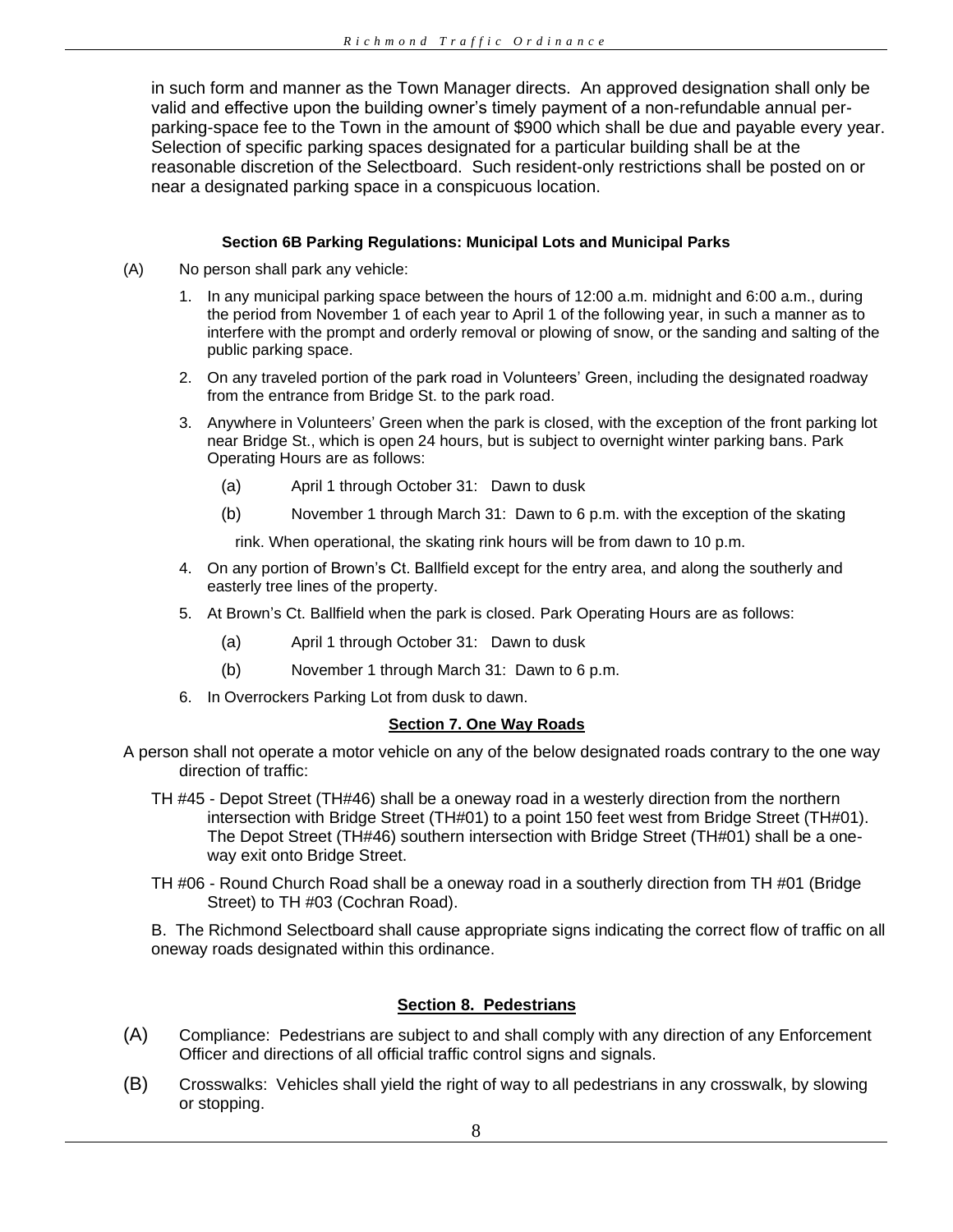## **Section 9. General Provisions**

- (A) Designation as Civil Ordinance: This ordinance is hereby designated a civil ordinance pursuant to 24 V.S.A 1971, to the extent the provisions of that section requiring this designation are applicable.
- (B) Definitions: Unless the context otherwise requires, the definitions set forth in 23 V.S.A. Section 4 as amended, are incorporated into this ordinance.
- (C) Enforcement of this Ordinance: The enforcement officers of the Town of Richmond Police Department, and any other enforcement officer, shall enforce this ordinance.
- (D) Penalties: Penalties shall be as provided in 23 V.S.A. 2302 (D), pursuant to the schedule set forth therein, as amended from time to time. However, during any period of time when such schedules do not apply to violations of this ordinance related to parking, a person who violates a provision of this ordinance relating to parking shall be fined \$25.00 for each violation.
- (E) Exempt vehicles: The operators of law enforcement vehicles, emergency response vehicles, and fire vehicles, acting in the performance of their duties shall be exempt from the provisions of this ordinance.
- (F) Severability: The provisions of this ordinance are hereby declared to be severable and if any provision hereof is adjudged invalid such judgment shall not affect the validity of any other provision.
- (G) Designation: This ordinance shall be referred to as the Town of Richmond Traffic Ordinance and in a prosecution hereunder a copy of such ordinance, certified by the Town Clerk shall be prima facie evidence thereof. An allegation that the act constituting the offense charged is contrary to a specified portion of this ordinance shall be a sufficient reference thereto.
- (H) Repeal of Prior Ordinance: Upon the effective date of this Ordinance, any other traffic ordinance applicable to the subject matter contained in this ordinance and previously in effect in the Town of Richmond is hereby repealed.
- (I) Adoption and Effective Date: This ordinance is hereby adopted by the undersigned, the Town of Richmond Selectboard, and shall be effective sixty (60) days from the date of adoption. If a petition is filed pursuant to Title 24 Vermont Statutes Annotated Section 1973, that statute shall govern the taking effect of this ordinance.
- (J) Notice: This ordinance shall be entered into the minutes of the town records and shall be posted in at least five conspicuous places in town. A concise summary of it shall be published in the *Burlington Free Press* within fourteen days of its adoption accompanied by information as to where the full text of it may be examined, the right of voters to petition a vote, and the name address and telephone number of a person who is available to answer questions about it.

## **Section 10. Adjudication of Parking Tickets**

1) Parking Tickets are not handled through the Judicial Bureau per state law. Appeals of Parking Tickets are handled by the Town of Richmond.

2) Within 15 days after the issuance of the parking violation, defendant must submit to the Town Clerk a written request for an appeal, including reasons for the appeal.

3) The Town Manager shall designate an official to hear appeals. This official shall review the submission and conduct any other investigation needed, such as speaking with the officer who issued the violation, the defendant, and shall determine whether the violation will be upheld or dismissed. Written records of decisions shall be kept by the Town Clerk.